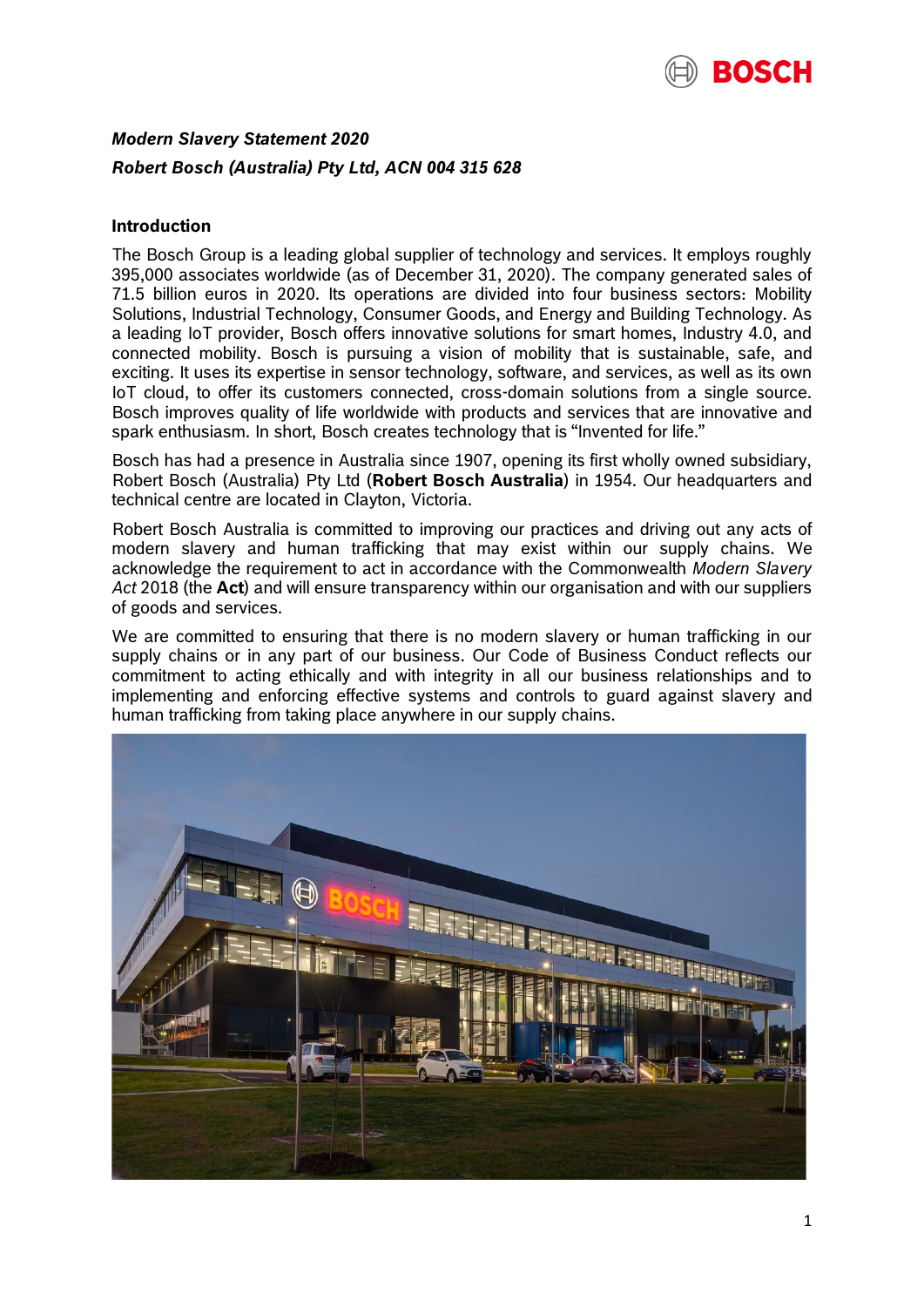

# **Reporting Entities**

Robert Bosch Australia is a reporting entity under the Act and agrees to abide by the requirements of the Act and this statement. Bosch Automotive Service Solutions Pty Ltd is a wholly owned subsidiary of Robert Bosch Australia, and while not a reporting entity under the Act, it acts in accordance with the same values and principles toward the topic of modern slavery as Robert Bosch Australia. Its directors recognise that its practices in this area are in line with those outlined in this statement for Robert Bosch Australia.

Separate statements are being lodged by related bodies corporate of Robert Bosch Australia, which are reporting entities under the Act, namely Bosch Rexroth Pty Ltd and BSH Home Appliances Pty Ltd.

Both Robert Bosch Australia and Bosch Automotive Service Solutions are headquartered in Clayton, Victoria. Robert Bosch Australia currently employs 736 employees, and Bosch Automotive Service Solutions employs 39 employees as at June 2021.

## **Social Responsibility at Bosch**

Globally, Bosch will not work with any suppliers who have demonstrably and repeatedly failed to comply with basic International Labour Organization (ILO) standards.

The assumption of responsibility for society and future generations has a long tradition at Bosch. In the early days of the company, Robert Bosch himself pioneered the launch of welfare programs for associates and their families; in non-business areas, too, he played an active philanthropic role. Today, the Robert Bosch Foundation promotes health care, international understanding, welfare, education and training, art, culture, and science.

Robert Bosch GmbH is a current signatory to the [UN Global Compact](https://www.unglobalcompact.org/what-is-gc/participants/8033%23cop) and has been for many years. Bosch is also a member of the Responsible Minerals Initiative (RMI) and requires the compliance of its suppliers with the [Bosch Group Policy for Conflict Raw Materials.](https://assets.bosch.com/media/global/sustainability/strategy/values_and_responsibility/bosch-group-policy-for-conflict-raw-materials.pdf)

Combining the pursuit of economic objectives with consideration for social and environmental factors is a priority at Bosch. We accept that our actions must accord with the interests of society. Above all else, we design our products and services in the interests of the safety of people, the economic use of resources, and environmental sustainability.

The following are links to Bosch's latest [Global Sustainability Report](https://assets.bosch.com/media/global/sustainability/reporting_and_data/2020/bosch-sustainability-report-2020-factbook.pdf) for 2020, and the Basic [Principles of Social Responsibility](https://assets.bosch.com/media/en/global/sustainability/reporting_and_data/basic-principles-of-social-responsibilities.pdf) at Bosch.

In this statement the Directors of Robert Bosch Australia affirm their commitment to common principles of social responsibility and requirements held within the Act.

### **Operations and Supply Chains**

Robert Bosch Australia sources products and materials from around the world. Over 60% of our products and materials come from Bosch facilities in countries outside of Australia. Many products and materials come from Australia, Germany and Japan.

Within Australia, Bosch's only manufacturing plant is dedicated to the production of automotive diodes and is located at the Clayton site. All other products / materials are sourced externally.

Robert Bosch Australia deals with a large volume of direct and indirect suppliers, supply partners and organisations. All such organisations are required to comply with our [Code of](https://assets.bosch.com/media/global/sustainability/strategy/values_and_responsibility/code-of-conduct-for-business-partners.pdf)  [Conduct for Business Partners.](https://assets.bosch.com/media/global/sustainability/strategy/values_and_responsibility/code-of-conduct-for-business-partners.pdf)

As at December 2020, in relation to Robert Bosch Australia:

• 93 direct\* suppliers;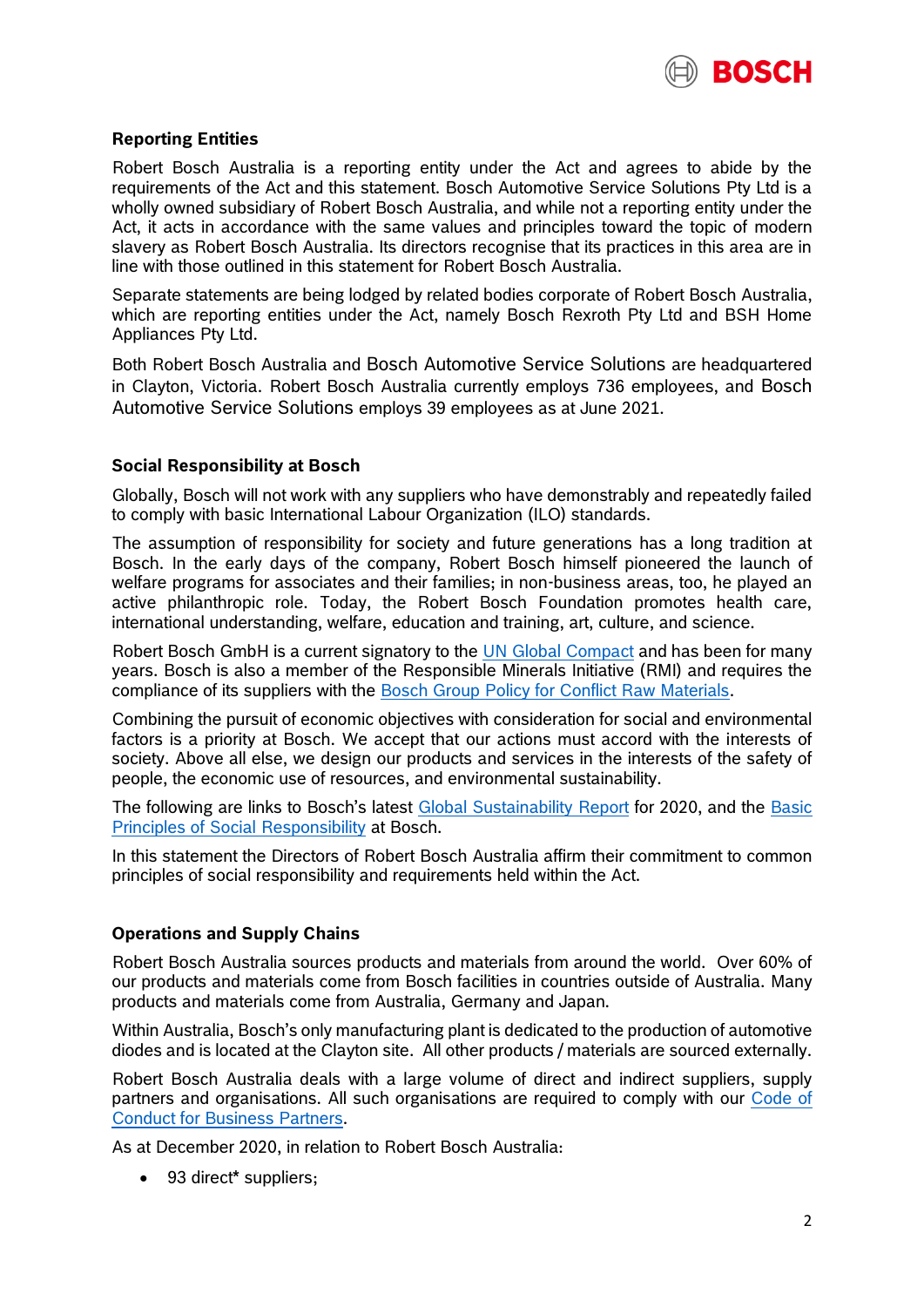

- 400 indirect\* suppliers;
- AUD\$32,468,000 of goods from direct suppliers;
- AUD\$33,760,000 of goods from indirect suppliers; and
- Top three (3) supplier countries:
	- o Australia
	- o Germany
	- o Japan

\*Direct supplier – Purchased material

\*Indirect supplier – Support items (e.g. labour hire, marketing, plant, transport)

Our suppliers and supply chain fall into the following broad general categories:

- Transport and Logistics
- Electrical manufacturing
- Facilities management
- Internet of Things (IOT) technology
- Automotive aftermarket
- Power tools
- Electric drive chain technology
- Automotive electronic safety features
- Engineering



### **Modern Slavery Risks**

Robert Bosch Australia, in line with the global Bosch Group, has several ways it reviews sustainability and modern slavery risks within its processes and supply chains. These include:

- 1. Corporate Social Responsibility Quick Audits
- 2. Corporate Social Responsibility Drill Deep Assessments
- 3. Corporate Social Responsibility Database
- 4. "Drum Cussac" country risk analysis
- 5. Whistleblower policy and hotline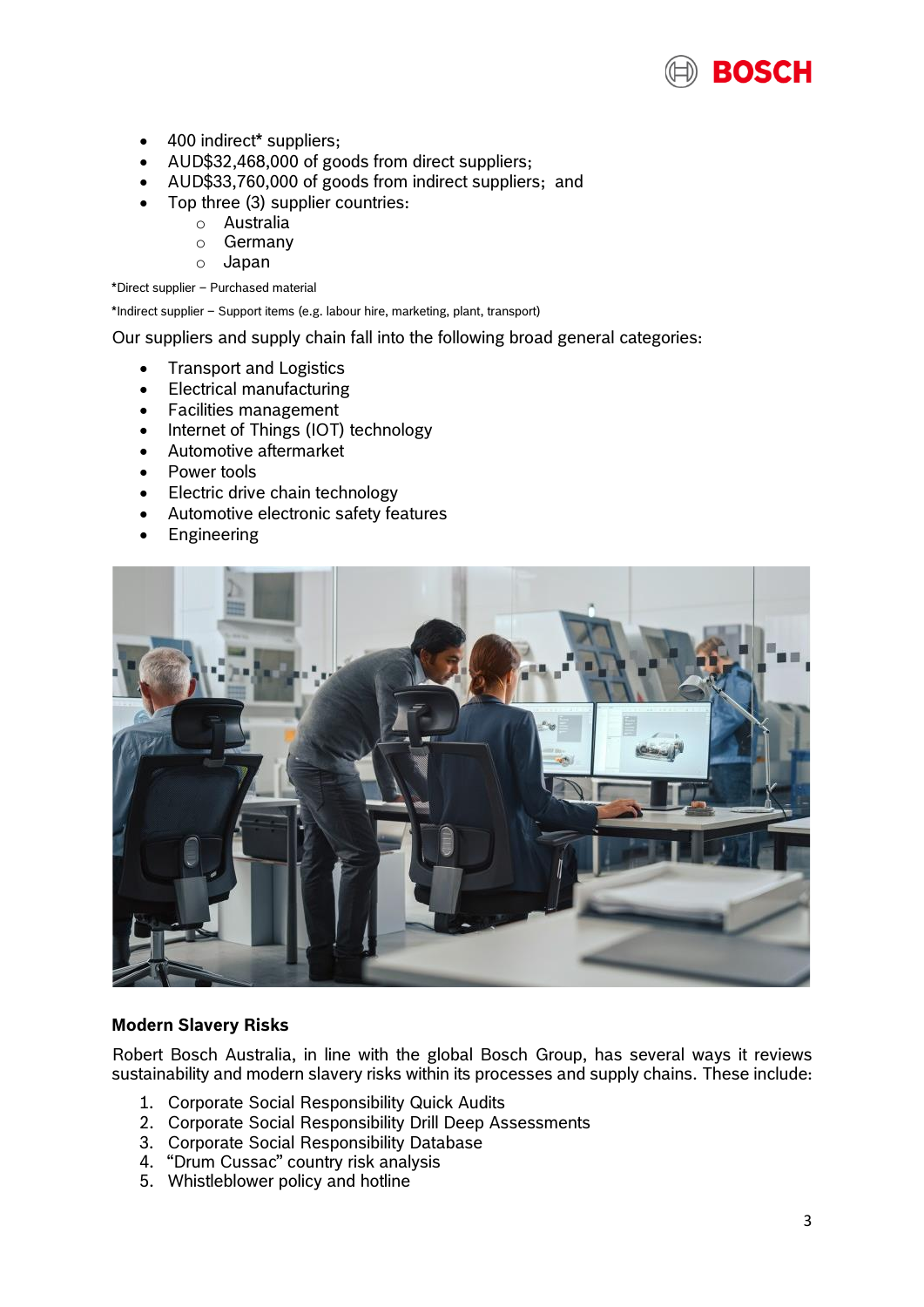

- 6. Global Business Partner Screening
- 7. Quarterly compliance reporting to Board
- 8. Monthly compliance reporting to central compliance unit
- 9. Global Corruption Risk Assessment
- 10. Mandatory Compliance Training

Via a combination of these risk analysis tools, Robert Bosch Australia has a database of all direct and indirect suppliers including conflict mineral risks, audit status, risk profile, and identification of low performing suppliers.

As such, we have identified the following as our high-risk exposures:

- Mining and procurement of manufacturing minerals
- Supply of materials and goods from high risk countries India, Mexico, South East Asia, South America

Robert Bosch Australia's direct risk of modern slavery is by our assessment low. We recognise, however, that we may be inadvertently exposed to such risks.

### *Actions Taken to Mitigate Modern Slavery Risks*

### **Compliance Meetings**

Every quarter, Robert Bosch Australia conducts an internal compliance meeting covering a wide range of topics, including those relating to modern slavery and supply chain. Select senior personnel from within the organisation attend these meetings. The core group is as follows:

- Head of Legal (General Counsel)
- Central Compliance Manager
- Central Human Resources Manager / Compliance Manager
- Central Safety and Security Manager
- Data Security Manager
- Chief Financial Officer

Each meeting includes selected guests to provide further detailed information on specific topics, these people differ from meeting to meeting and may include (but are not limited to) the following:

- Regional President
- Business unit Head of Business
- Purchasing
- Facilities Management
- Site Safety
- Site Security

From 2021, Modern Slavery is to be a formal standing item within the agenda. It was an informal topic during 2020. A review of the Corporate Social Responsibility database will be undertaken throughout 2021.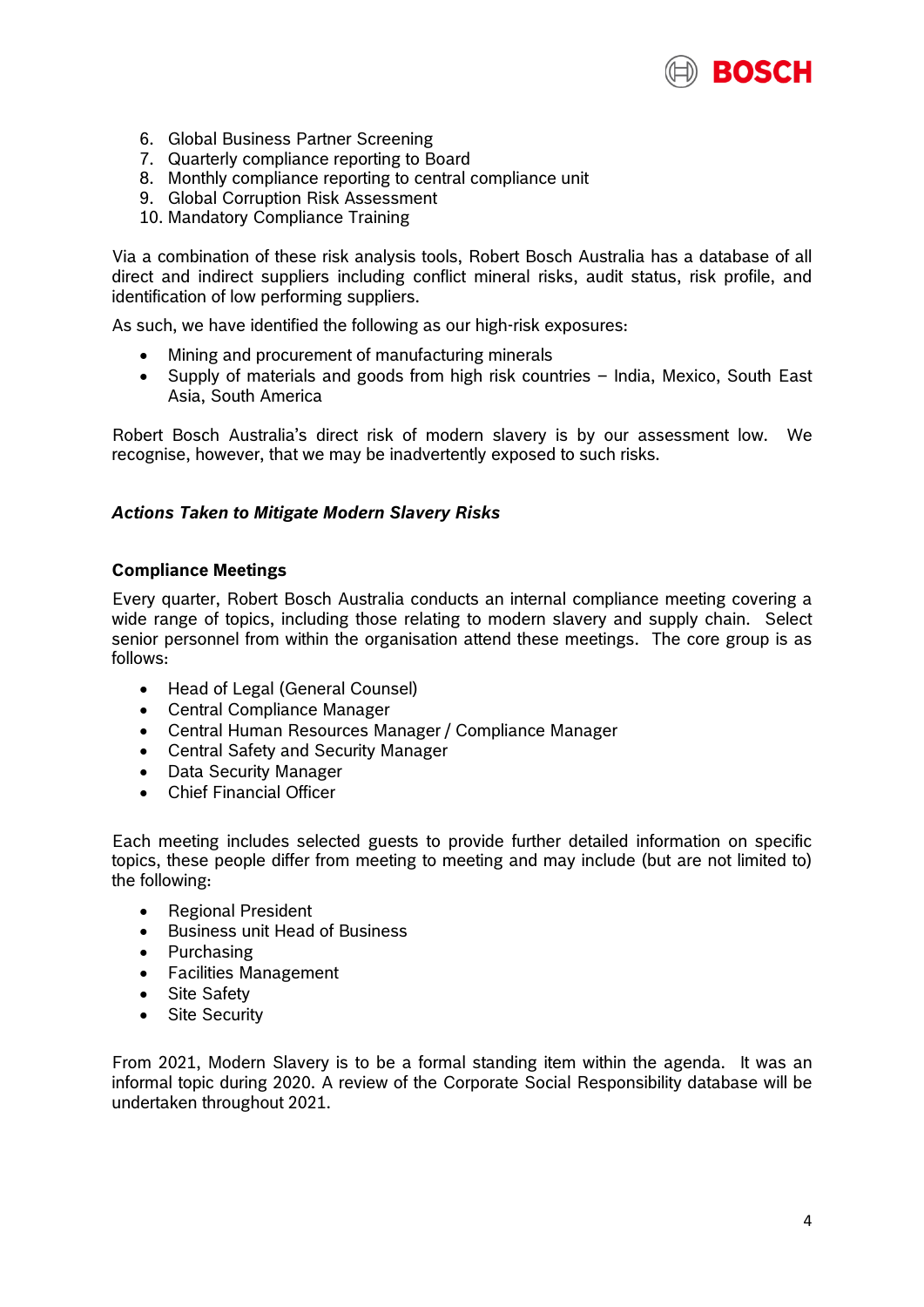

## **Corporate Social Responsibility Quick Audits**

These audits are designed to provide a snapshot into our third-party contractors, suppliers and other external parties engaged by Robert Bosch Australia.

Audits are conducted for all suppliers and contractors who derive more than AUD\$100,000 from Robert Bosch Australia within a financial year.

These assessments are completed on-site wherever possible (covid-19 restrictions made this significantly more difficult during 2020) and include visual observations. These quick audits seek to collect information relating to the following:

- Modern Slavery
- Child Labour
- Health and Safety
- Security
- **•** Environment

Internal Robert Bosch Australia employees who are responsible for the service / product or contract conduct these audits. Audits are provided to the Purchasing Department for review and inclusion within our database.

Should non-conformances be identified, an Action Schedule is provided to the service / product supplier for action. Only when resolved to the satisfaction of Robert Bosch Australia will the supplier then be engaged. The Regional Purchasing Manager oversees this process.

Should the non-conformance not be rectified, Robert Bosch Australia will not engage with this organisation.

#### **Corporate Social Responsibility Drill Deep Assessments**

In the event of an identified low performer, or should other flags related to the external supplier be identified, a 'deep drill assessment' must be conducted.

This deep drill assessment involves the previous audit criteria but increases the depth and breadth of the analysis.

Material / service providers who enter deep drill assessments cannot be utilised by Robert Bosch Australia until they have satisfied the requirements of the assessment and any consequent areas for concern.

These suppliers are flagged and not able to be engaged within our purchasing program.

All information from both audits is included within our Corporate Social Responsibility reporting within our region. This information is available to all senior management and those involved in the procurement and approval of suppliers.

### **Code of Business Conduct**

Robert Bosch Australia's Code of Business Conduct is a mandatory training requirement for all employees of Robert Bosch Australia and Bosch Automotive Service Solutions.

This code covers all aspects of our Corporate Social Responsibilities, compliance, and organisational responsibilities.

All employees must complete this training at least once every two (2) years.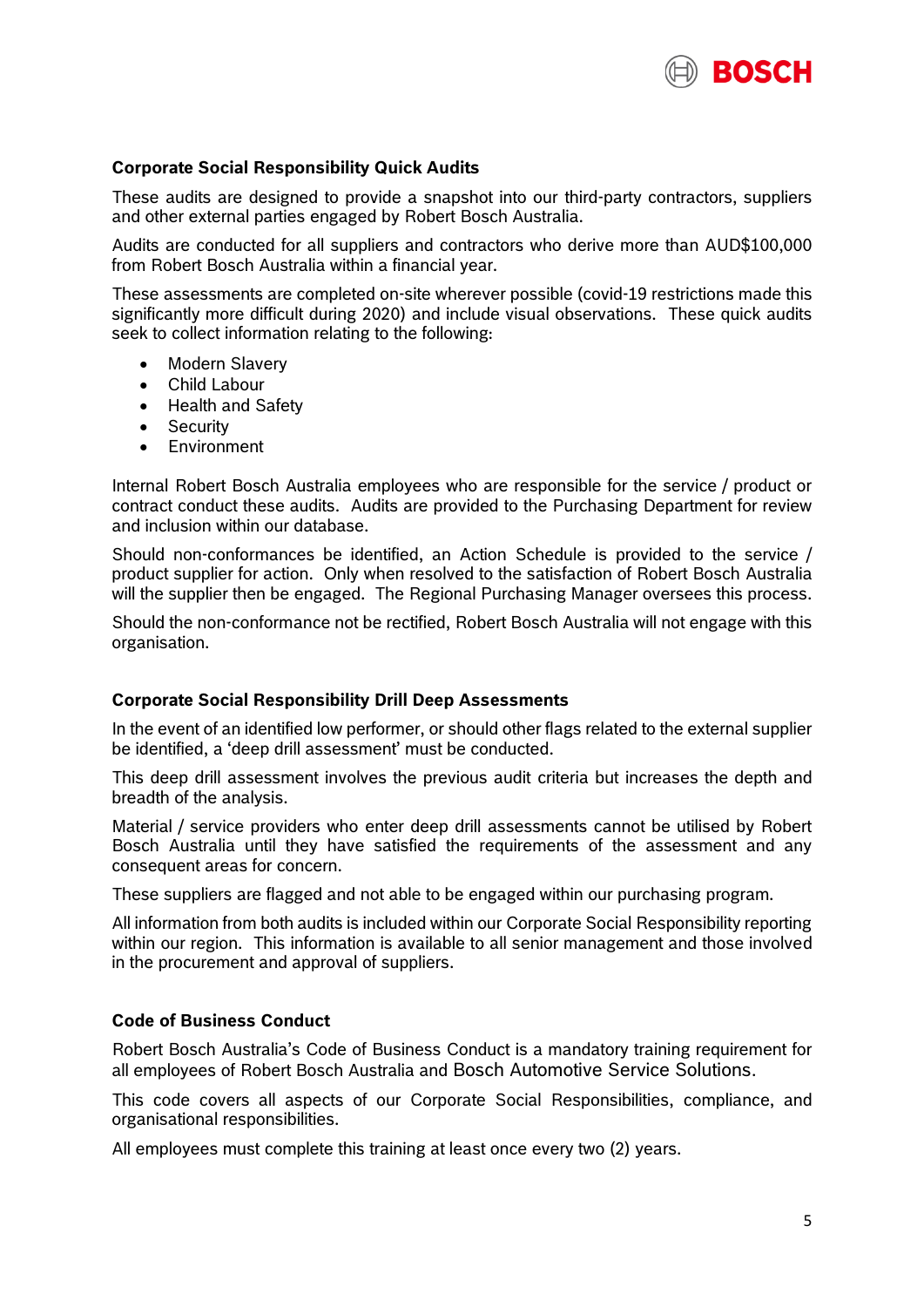

## **Whistleblower Policy**

Robert Bosch Australia's whistleblower policy and compliance hotline allows all employees at all levels to raise issues relating to any matter anonymously. All information provided via this service is taken extremely seriously.

The Central Compliance and Central Security Managers investigate all whistleblower / compliance issues raised.

### **Global Business Partner Screening**

The Global Business Partner Screening process cross references third party provided information relating to legal compliance breaches against Robert Bosch Australia's list of new and current business partners. Where a potential breach is identified, the Regional Compliance Manager is engaged to investigate the breach. Suppliers who are flagged with a potential breach are suspended until such an investigation is completed and any potential issues rectified.

#### **Board Reporting**

The president with responsibility for Oceania provides compliance summaries to the responsible member of the Bosch Board of Management on a regular basis.

#### **Compliance Reporting**

The Oceania Compliance manager provides a monthly report to the Central Compliance team in Germany on all compliance matters raised, including those from the whistleblower and Global Business Partner Screening systems.

#### **"Drum Cussac"**

This system provides country-by-country security information, risks, customs and identified issues. Whilst primarily utilised for travel security, it is now being more regularly used to review supplier countries to receive immediate and up to date information on recent issues.

#### **Global Corruption Risk Assessment**

Robert Bosch Australia conducts a Corruption Risk Assessment every two (2) years. The results of this assessment are provided to our central compliance division to provide insight on global risks to our organisation.

### **Compliance Training**

Robert Bosch Australia conducts a number of compliance-based training sessions for staff. The following training is mandatory for those with roles relevant to the subject matter:

- Code of business conduct
- Dealing with classified information
- Anti-corruption
- Gifts and gratuities
- Product development code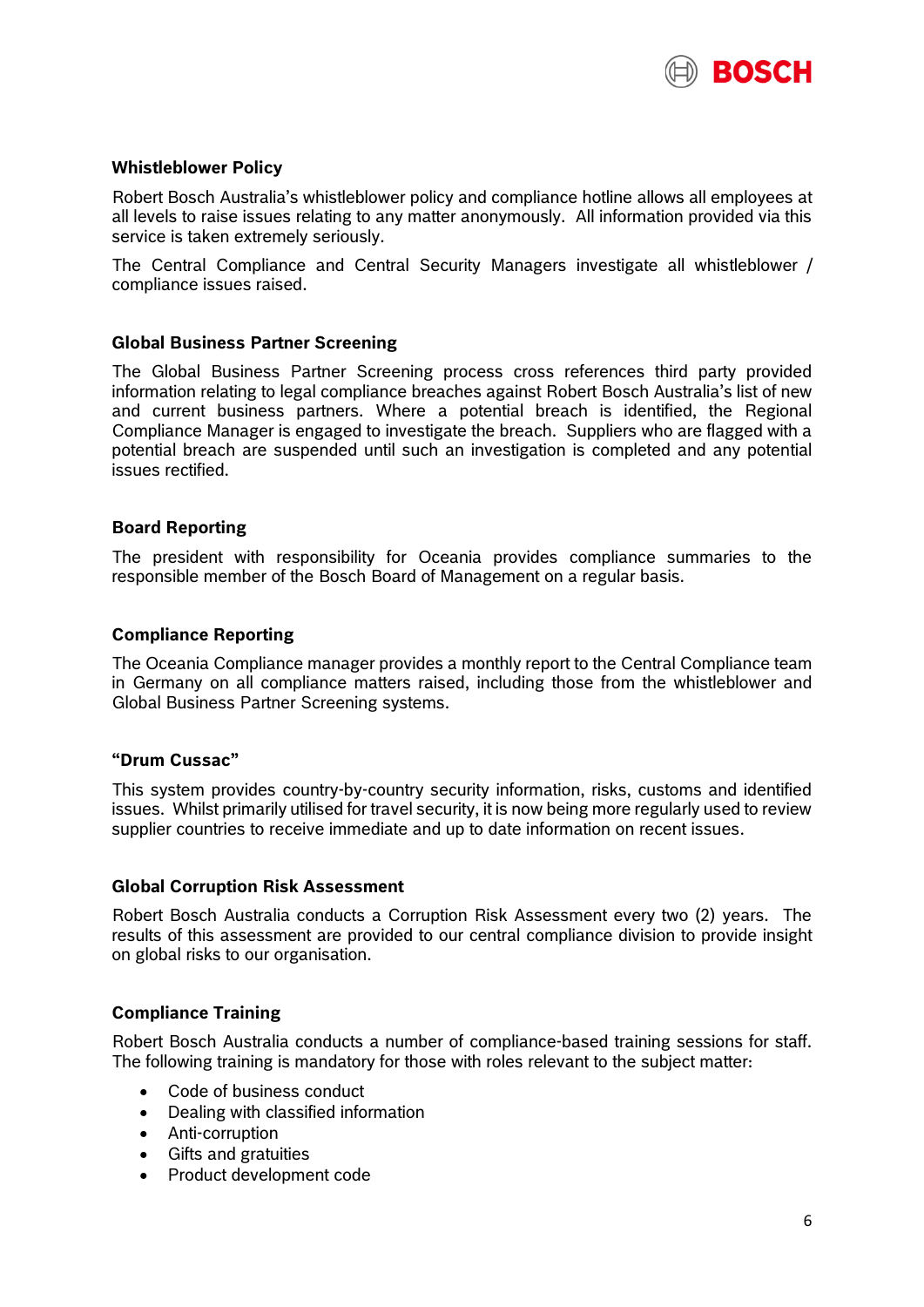

- Product safety and liability
- Anti-trust law
- Export control

## **Effectiveness Reviews**

All identified risks from the above are fully assessed on all occasions, with corrective actions developed, discussed, and appropriately disseminated.

All corrective actions are tracked to completion.

Audits of the effectiveness of all systems are conducted regularly.

Onsite effectiveness reviews are completed in selected suppliers.

This is monitored via the Robert Bosch Australia Compliance Group, finance and purchasing teams.

# **Consultation and Communication**

During our quarterly compliance team meetings, the team (which includes a cross section of senior leaders from across the business) assesses and identifies companywide compliance topics, including modern slavery risks and mitigation measures, and works toward continuous improvement across all organisational divisions.

In addition to this process and introduced as part of our Code of Business Conduct training is our "Compliance Dialogue".

Compliance Dialogue is where all managers and employees, at least quarterly, discuss compliance matters, risks, and risk mitigations within their working teams. This dialogue includes review and discussion of modern slavery for relevant personnel, and several other topical compliance matters.

The compliance dialogue is a vital component to ensuring that these topics remain "front of mind" for all Robert Bosch Australia personnel.

At least annually, our Bosch Automotive Service Solutions division head of business will be included in a quarterly compliance review to discuss relevant topics including modern slavery and ensure Bosch Automotive Service Solutions staff compliance dialogues include modern slavery topics where required. This process will be commenced during the 2021 year.

# **Conclusion**

Robert Bosch Australia, in line with the global Bosch organisation, is dedicated to enhancing our Corporate Social Responsibility. As a group we have invested heavily in information systems and practices to ensure we set the standard in how a modern organisation should act locally and globally.

The information contained within this statement demonstrates our commitment to the elimination of modern slavery and criminal work practices, and our desire to have Corporate Social Responsibility at the forefront of all our operations.